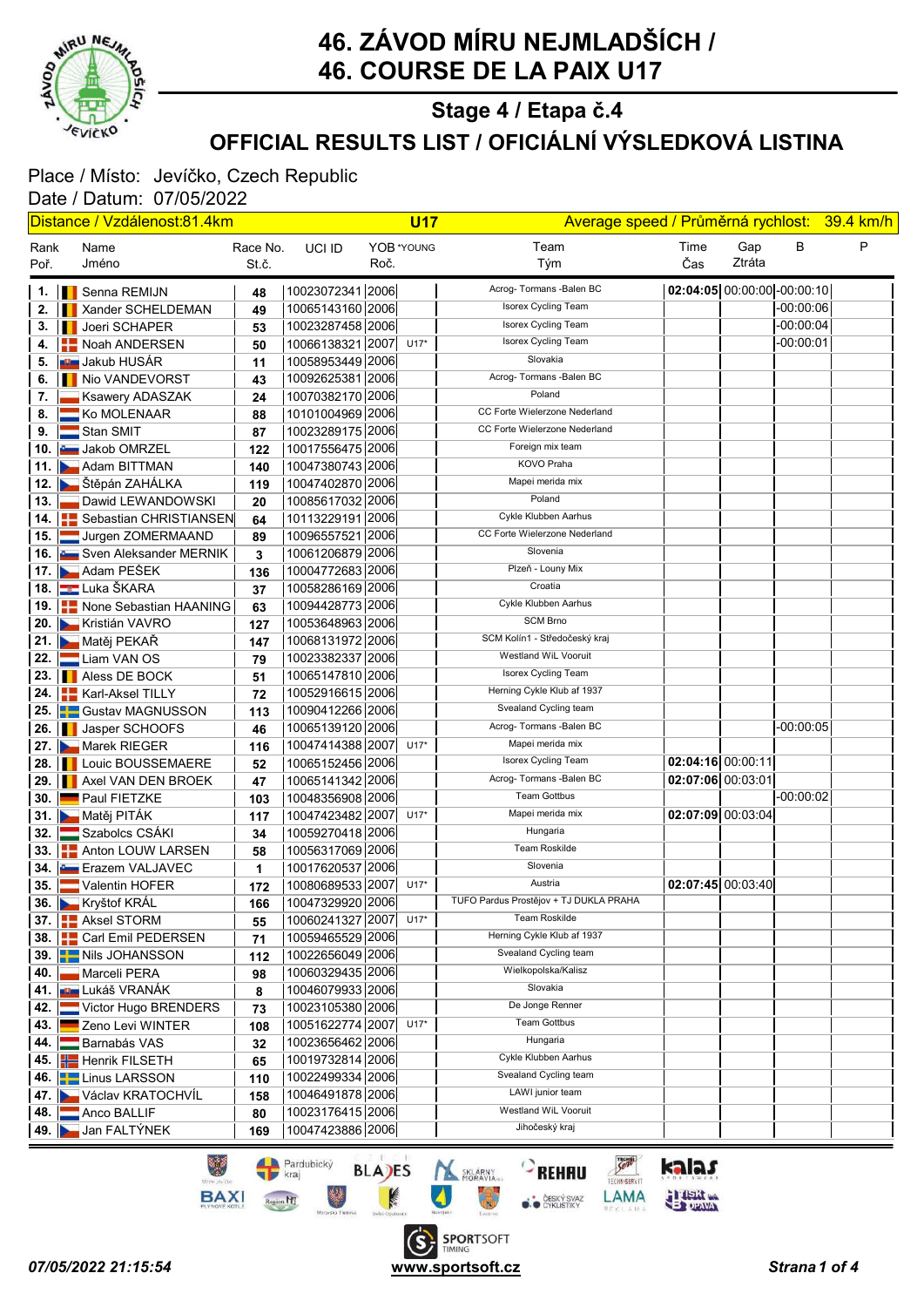| Distance / Vzdálenost:81.4km |  |                                                               |                   |                                           |      | <b>U17</b> |                                        | Average speed / Průměrná rychlost: 39.4 km/h |               |   |   |
|------------------------------|--|---------------------------------------------------------------|-------------------|-------------------------------------------|------|------------|----------------------------------------|----------------------------------------------|---------------|---|---|
| Rank<br>Poř.                 |  | Name<br>Jméno                                                 | Race No.<br>St.č. | UCI ID                                    | Roč. | YOB *YOUNG | Team<br>Tým                            | Time<br>Čas                                  | Gap<br>Ztráta | В | P |
|                              |  | 50. Jakub MALÝ                                                | 142               | 10047383672 2006                          |      |            | KOVO Praha                             |                                              |               |   |   |
|                              |  | 51. <b>Andrija NAUNOVIĆ</b>                                   | 28                | 10104732395 2006                          |      |            | Serbia                                 |                                              |               |   |   |
| 52.1                         |  | Manolo WROLICH                                                | 174               | 10060818576 2006                          |      |            | Austria                                |                                              |               |   |   |
| 53.1                         |  | Sven VAN DER WAL                                              | 90                | 10023115282 2006                          |      |            | CC Forte Wielerzone Nederland          |                                              |               |   |   |
|                              |  | 54. <b>Felix RÜTZLER</b>                                      | 173               | 10092230210 2006                          |      |            | Austria                                |                                              |               |   |   |
|                              |  | 55. Matyáš KORBEL                                             | 135               | 10108361714 2007                          |      | $U17*$     | Plzeň - Louny Mix                      |                                              |               |   |   |
|                              |  | <b>56.</b> Cisse PAUWELS                                      | 44                | 10086197315 2006                          |      |            | Acrog- Tormans - Balen BC              |                                              |               |   |   |
|                              |  | 57. <b>Em</b> Nejc PETERLIN                                   | $\mathbf{2}$      | 10017556172 2006                          |      |            | Slovenia                               |                                              |               |   |   |
|                              |  | 58. Paul - Jonas ADAMCZAK                                     | 105               | 10050892446 2006                          |      |            | <b>Team Gottbus</b>                    |                                              |               |   |   |
|                              |  | 59. <b>July</b> Samuel FEDOR                                  | 12                | 10046070637 2006                          |      |            | Slovakia                               |                                              |               |   |   |
|                              |  | 60. <b>PED PERSET PERSEN</b>                                  | 62                | 10036112389 2006                          |      |            | Cykle Klubben Aarhus                   |                                              |               |   |   |
| 61.1                         |  | Nicolas EDER                                                  | 175               | 10035077608 2006                          |      |            | Austria                                |                                              |               |   |   |
|                              |  | 62. Jasper VOS                                                | 78                | 10064900357 2006                          |      |            | De Jonge Renner                        |                                              |               |   |   |
|                              |  | 63. Pepijn DE KOK                                             | 81                | 10055724763 2006                          |      |            | Westland WiL Vooruit                   |                                              |               |   |   |
|                              |  | 64. Tristan JANNES                                            | 45                | 10065154981 2006                          |      |            | Acrog- Tormans - Balen BC              | 02:11:32 00:07:27                            |               |   |   |
|                              |  | 65. Patryk GOSZCZURNY                                         | 97                | 10092719755 2006                          |      |            | Wielkopolska/Kalisz                    |                                              |               |   |   |
|                              |  | 66. <b>JUN</b> Tomáš DROBNÝ                                   | 92                | 10046081650 2006                          |      |            | Výběr Slovensko                        | 02:12:47 00:08:42                            |               |   |   |
|                              |  | 67. <b>E Jon PRITRŽNIK</b>                                    | 5                 | 10090627888 2006                          |      |            | Slovenia                               | $02:12:55$ 00:08:50                          |               |   |   |
|                              |  | 68. Jiří ZEDNÍK                                               | 134               | 10046565842 2006                          |      |            | Plzeň - Louny Mix                      | 02:12:59 00:08:54                            |               |   |   |
|                              |  | 69. Patrik LIENERT                                            | 144               | 10059140072 2006                          |      |            | KOVO Praha                             |                                              |               |   |   |
|                              |  | 70. <b>WE Vilgot REINHOLD</b>                                 | 114               | 10077857234 2007                          |      | $U17*$     | Svealand Cycling team                  |                                              |               |   |   |
|                              |  | 71. Lukáš RAŠKA                                               | 115               | 10007057742 2007                          |      | $U17*$     | Mapei merida mix                       |                                              |               |   |   |
|                              |  | 72. Adam BRADÁČ                                               | 165               | 10047382662 2006                          |      |            | TUFO Pardus Prostějov + TJ DUKLA PRAHA |                                              |               |   |   |
| 73. II                       |  | Wiktor GALDYN                                                 | 101               | 10079731152 2006                          |      |            | Wielkopolska/Kalisz                    | 02:14:43 00:10:38                            |               |   |   |
| 74.                          |  | Igor KIEREJEWSKI                                              | 102               | 10106727868 2006                          |      |            | Wielkopolska/Kalisz                    |                                              |               |   |   |
| 75.                          |  | Bartosz LYZWA                                                 | 23                | 10079665676 2007                          |      | $U17*$     | Poland                                 |                                              |               |   |   |
| 76. I                        |  | Nikodem GWOZDZ                                                | 19                | 10093058144 2007                          |      | $U17*$     | Poland                                 |                                              |               |   |   |
|                              |  | 77. Petr KNIHA                                                | 154               | 10054141239 2006                          |      |            | SCM Kolín2 - Středočeský kraj          |                                              |               |   |   |
|                              |  | 78. <b>BED</b> Oskar LOUW LARSEN                              | 59                | 10056317170 2007                          |      | $U17*$     | Team Roskilde                          |                                              |               |   |   |
| 78. I                        |  | Jakub GILICKI                                                 | 100               | 10092731980 2006                          |      |            | Wielkopolska/Kalisz                    |                                              |               |   |   |
|                              |  | 80. Filip NOVÁK                                               | 162               | 10097731625 2007                          |      | $U17*$     | TUFO Pardus Prostějov + TJ DUKLA PRAHA |                                              |               |   |   |
|                              |  | 81. <b>H.</b> Marius HOBOLTH                                  | 60                | 10056602413 2006                          |      |            | <b>Team Roskilde</b>                   |                                              |               |   |   |
|                              |  | 82. U Jakub JAVOR                                             | 10                | 10046070031 2007                          |      | $U17*$     | Slovakia                               | 02:14:49 00:10:44                            |               |   |   |
|                              |  | 83. <b>THE Nicholas BIRKHOLM NYEC</b>                         | 57                | 10107313407 2006                          |      |            | Team Roskilde<br>Poland                | 02:15:33 00:11:28                            |               |   |   |
| 84. I                        |  | Szymon WRONA                                                  | 22                | 10079492490 2007                          |      | $U17*$     | Austria                                | 02:19:43 00:15:38                            |               |   |   |
|                              |  | 85. <b>External Heimo FUGGER</b><br>86. <b>Bastian PETRIC</b> | 176               | 10078822988 2007 U17*<br>10112792085 2007 |      | $U17*$     | Foreign mix team                       |                                              |               |   |   |
|                              |  | <b>87. E.</b> Vid MURN                                        | 121               | 10093948221 2006                          |      |            | Slovenia                               | 02:24:44 00:20:39                            |               |   |   |
|                              |  | 88. Bor EBNER                                                 | 4                 | 10103527272 2007                          |      | $U17*$     | Slovenia                               |                                              |               |   |   |
|                              |  | 88. <b>By Adam MROCEK</b>                                     | 6                 | 10046080135 2006                          |      |            | Slovakia                               |                                              |               |   |   |
|                              |  | 90. <b>But</b> Marek MOJTO                                    | 7<br>9            | 10080697011 2006                          |      |            | Slovakia                               |                                              |               |   |   |
|                              |  | <b>90.</b> Gabriel PREYLER                                    | 13                | 10051116859 2006                          |      |            | Regional Team Lower Austria            |                                              |               |   |   |
|                              |  | 92. Lucas KRAUS                                               | 15                | 10075353725 2007 U17*                     |      |            | Regional Team Lower Austria            |                                              |               |   |   |
|                              |  | 93. Gavrilo MARKOVIĆ                                          | 25                | 10087720720 2007                          |      | $U17*$     | Serbia                                 |                                              |               |   |   |
|                              |  | 93. <b>E Nikola BOGDANOVIĆ</b>                                | 26                | 10083996728 2006                          |      |            | Serbia                                 |                                              |               |   |   |
|                              |  | 95. Dušan STANIĆ                                              | 27                | 10079717311 2006                          |      |            | Serbia                                 |                                              |               |   |   |
|                              |  | 95. Bogdan ANGELOVSKI                                         | 30                | 10081601939 2006                          |      |            | Serbia                                 |                                              |               |   |   |
|                              |  | 97. <b>András Gusztáv PAKOT</b>                               | 33                | 10023635143 2006                          |      |            | Hungaria                               |                                              |               |   |   |
|                              |  | 98. Balázs ILLÉS                                              | 36                | 10107535695 2006                          |      |            | Hungaria                               |                                              |               |   |   |
|                              |  | 98. <b>Example PECNJAK</b>                                    | 38                | 10044106284 2006                          |      |            | Croatia                                |                                              |               |   |   |
|                              |  | 100. Antonio LENAC                                            | 42                | 10111343755 2006                          |      |            | Croatia                                |                                              |               |   |   |
|                              |  | 100. <b>I</b> Lex VAN DAELE                                   | 54                | 10086650989 2007                          |      | $U17*$     | Isorex Cycling Team                    |                                              |               |   |   |
|                              |  | 102. <b>None Gustav JOHANSEN</b>                              | 56                | 10096906317 2006                          |      |            | Team Roskilde                          |                                              |               |   |   |
|                              |  | 103. Noah BOGE                                                | 67                | 10048891822 2006                          |      |            | Herning Cykle Klub af 1937             |                                              |               |   |   |
|                              |  | 103. Viktor MARINUSSEN                                        | 69                | 10052056749 2006                          |      |            | Herning Cykle Klub af 1937             |                                              |               |   |   |
|                              |  | 105. EKasper MIKKELSEN                                        | 70                | 10115609129 2006                          |      |            | Herning Cykle Klub af 1937             |                                              |               |   |   |
|                              |  | 105. Thijs THEUNS                                             | 74                | 10089834310 2006                          |      |            | De Jonge Renner                        |                                              |               |   |   |
|                              |  | 107. Raf DE CALUWE                                            | 75                | 10023055062 2006                          |      |            | De Jonge Renner                        |                                              |               |   |   |
|                              |  | 108. Mark MANDEMAKER                                          | 76                | 10023214811 2006                          |      |            | De Jonge Renner                        |                                              |               |   |   |

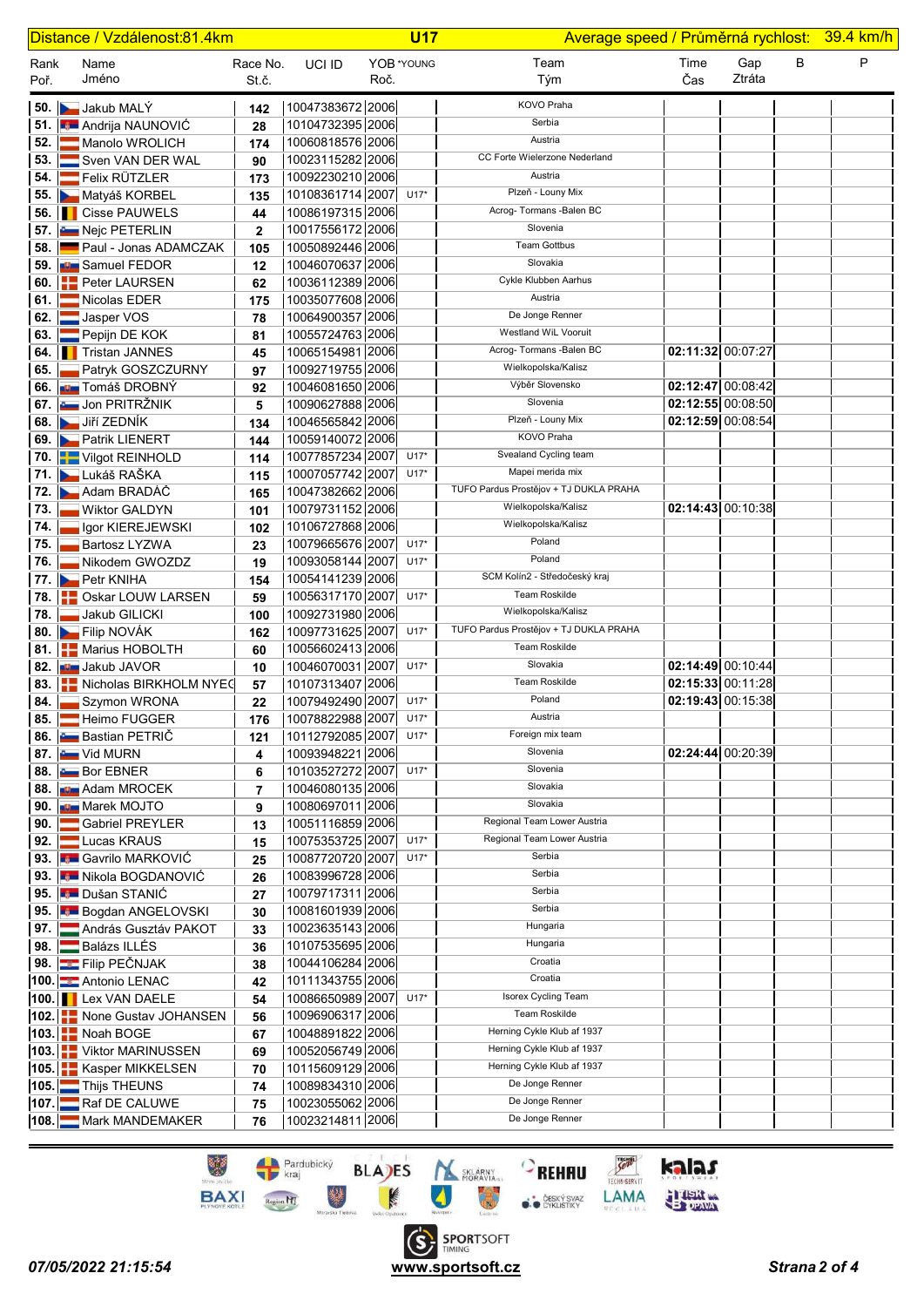| Distance / Vzdálenost:81.4km |                                                      |                   |                                      |      | <b>U17</b>       |                                                                |                   | Average speed / Průměrná rychlost: 39.4 km/h |   |   |
|------------------------------|------------------------------------------------------|-------------------|--------------------------------------|------|------------------|----------------------------------------------------------------|-------------------|----------------------------------------------|---|---|
| Rank<br>Poř.                 | Name<br>Jméno                                        | Race No.<br>St.č. | UCI ID                               | Roč. | YOB *YOUNG       | Team<br>Tým                                                    | Time<br>Čas       | Gap<br>Ztráta                                | B | P |
|                              | 108. Denley VAN WIJNBERGEN                           | 77                | 10049231019 2006                     |      |                  | De Jonge Renner                                                |                   |                                              |   |   |
|                              | 110. Jonathan VAN DEN BERG                           | 82                | 10094164348 2007                     |      | $U17*$           | Westland WiL Vooruit                                           |                   |                                              |   |   |
|                              | 110. <b>Juli</b> Martin HALUŠKA                      | 91                | 10046080034 2007                     |      | $U17*$           | Výběr Slovensko                                                |                   |                                              |   |   |
|                              | 112. <b>JU Tomáš HODULÍK</b>                         | 94                | 10077885425 2006                     |      |                  | Výběr Slovensko                                                |                   |                                              |   |   |
|                              | 113. <b>Bur</b> Fabian WIELAND                       | 95                | 10116618030 2006                     |      |                  | Výběr Slovensko                                                |                   |                                              |   |   |
|                              | 113. <b>De</b> Alex ANTAL                            | 96                | 10046058210 2006                     |      |                  | Výběr Slovensko                                                |                   |                                              |   |   |
|                              | 115. Tilman LEBEN                                    | 106               | 10086785072 2007                     |      | $U17*$           | <b>Team Gottbus</b>                                            |                   |                                              |   |   |
|                              | 115. Emil RYDHOLM                                    | 111               | 10091775219 2006                     |      |                  | Svealand Cycling team                                          |                   |                                              |   |   |
|                              | 117. Jakub TESAŘÍK                                   | 118               | 10116581957 2008                     |      |                  | Mapei merida mix                                               |                   |                                              |   |   |
|                              | 118. Nikola JAROŠ                                    | 120               | 10079309305 2007                     |      | $U17*$           | Mapei merida mix                                               |                   |                                              |   |   |
|                              | 118. <b>  ⊌ Maroš ČERŤASKÝ</b>                       | 123               | 10116355726 2007                     |      | $U17*$           | Foreign mix team                                               |                   |                                              |   |   |
|                              | 120. <b>Bur</b> Filip ZÁHOREC                        | 124               | 10055996464 2007                     |      | $U17*$           | Foreign mix team                                               |                   |                                              |   |   |
|                              | <b>120. µ∪ L</b> ukáš PANÁČEK                        | 125               | 10065803669 2006                     |      |                  | Foreign mix team                                               |                   |                                              |   |   |
|                              | 122. Jakub HLUBINA                                   | 126               | 10055023939 2007                     |      | $U17*$           | Foreign mix team                                               |                   |                                              |   |   |
|                              | 123. Jáchym VLK                                      | 128               | 10080169672 2006                     |      |                  | <b>SCM Brno</b>                                                |                   |                                              |   |   |
|                              | 123. Des Šimon MATĚJEK                               | 129               | 10079640721 2007                     |      | $U17*$           | <b>SCM Brno</b>                                                |                   |                                              |   |   |
|                              | 125. Tomáš VRÁNA                                     | 132               | 10010959364 2007                     |      | $U17*$           | <b>SCM Brno</b>                                                |                   |                                              |   |   |
|                              | 125. Vít KOTSCHY                                     | 137               | 10084836988 2006                     |      |                  | Plzeň - Louny Mix                                              |                   |                                              |   |   |
|                              | 127. Jiří REJZEK                                     | 139               | 10106410293 2007                     |      | $U17*$           | Plzeň - Louny Mix                                              |                   |                                              |   |   |
|                              | 128. Tobiáš DVOŘÁČEK                                 | 141               | 10047422472 2006                     |      |                  | KOVO Praha                                                     |                   |                                              |   |   |
|                              | 128. Jakub HABR                                      | 143               | 10114189693 2006                     |      |                  | KOVO Praha                                                     |                   |                                              |   |   |
|                              | 130. Robert MITÁŠ                                    | 145               | 10047339216 2007                     |      | $U17*$           | KOVO Praha                                                     |                   |                                              |   |   |
|                              | 130. Christien HABR                                  | 146               | 10047406409 2006                     |      |                  | KOVO Praha                                                     |                   |                                              |   |   |
|                              | 132. Lukáš KRISTL                                    | 148               | 10084771920 2007                     |      | $U17*$           | SCM Kolín1 - Středočeský kraj                                  |                   |                                              |   |   |
|                              | 133. Eliáš HOFMAN                                    | 149               | 10066694655 2007                     |      | $U17*$           | SCM Kolín1 - Středočeský kraj                                  |                   |                                              |   |   |
|                              | 133. Adam STREJČEK                                   | 150               | 10066160448 2006                     |      |                  | SCM Kolín1 - Středočeský kraj                                  |                   |                                              |   |   |
|                              | 135. Jiří MATOULEK                                   | 153               | 10106279143 2006                     |      |                  | SCM Kolín2 - Středočeský kraj<br>SCM Kolín2 - Středočeský kraj |                   |                                              |   |   |
|                              | 135. Richard SEVERYN                                 | 155               | 10079906257 2007                     |      | $U17*$<br>$U17*$ | SCM Kolín2 - Středočeský kraj                                  |                   |                                              |   |   |
|                              | 137. Dominik HŘEBEJK                                 | 156               | 10059744910 2007                     |      |                  | LAWI junior team                                               |                   |                                              |   |   |
|                              | 138. Josef MELICHAR                                  | 159               | 10085081209 2006<br>10059526961 2006 |      |                  | LAWI junior team                                               |                   |                                              |   |   |
|                              | 138. Matyáš POLÁK<br>140. Vítek BRADNA               | 160               | 10106214172 2008                     |      |                  | LAWI junior team                                               |                   |                                              |   |   |
|                              | 140. Matěj PROCHÁZKA                                 | 161<br>163        | 10106726555 2007                     |      | $U17*$           | TUFO Pardus Prostějov + TJ DUKLA PRAHA                         |                   |                                              |   |   |
|                              | <b>140. Aleš ICHA</b>                                | 167               | 10092750269 2007                     |      | $U17*$           | TUFO Pardus Prostějov + TJ DUKLA PRAHA                         |                   |                                              |   |   |
|                              | 143. Jan JANOUT                                      | 170               | 10093188587 2006                     |      |                  | Jihočeský kraj                                                 |                   |                                              |   |   |
|                              | 144. Martin ŽENÍŠEK                                  | 171               | 10046534318 2006                     |      |                  | Jihočeský kraj                                                 |                   |                                              |   |   |
|                              | 144. Valentin ZOBL                                   | 177               | 10048923447 2007                     |      | $U17*$           | Austria                                                        |                   |                                              |   |   |
|                              | 146. Ayden JORDAN                                    | 16                | 10088388404 2007                     |      | $U17*$           | Regional Team Lower Austria                                    |                   |                                              |   |   |
|                              | 146. Tamás HANCZ                                     | 31                | 10063367858 2006                     |      |                  | Hungaria                                                       |                   |                                              |   |   |
|                              | 148. Kaj ROELING                                     | 83                | 10023197431 2007                     |      | $U17*$           | Westland WiL Vooruit                                           |                   |                                              |   |   |
|                              | 148. Freek DE KOK                                    | 84                | 10072713608 2007                     |      | $U17*$           | Westland WiL Vooruit                                           |                   |                                              |   |   |
|                              | 150. <b>Exercise SET 150.</b> Falko JARICK           | 104               | 10050893860 2007                     |      | $U17*$           | <b>Team Gottbus</b>                                            |                   |                                              |   |   |
|                              | 151. Zdeněk HRADISKÝ                                 | 151               | 10058327494 2006                     |      |                  | SCM Kolín1 - Středočeský kraj                                  |                   |                                              |   |   |
|                              | 152. Matyáš MOKRÝ                                    | 131               | 10082683689 2007                     |      | $U17*$           | <b>SCM Brno</b>                                                | 02:29:44 00:25:39 |                                              |   |   |
|                              | 153. Duco VAN DER ZWART                              | 86                | 10023442860 2006                     |      |                  | CC Forte Wielerzone Nederland                                  |                   |                                              |   |   |
| 154.                         | Kacper KWIATEK                                       | 99                | 10092337819 2006                     |      |                  | Wielkopolska/Kalisz                                            |                   |                                              |   |   |
|                              | 155. Matěj HAVELKA                                   | 152               | 10084969859 2007                     |      | $U17*$           | SCM Kolín1 - Středočeský kraj                                  |                   |                                              |   |   |
|                              | 156. Tobias FISCHER                                  | 18                | 10117153752 2007                     |      | $U17*$           | Regional Team Lower Austria                                    |                   |                                              |   |   |
|                              | 157. De Ondřej MICHALOVIČ                            | 133               | 10115820610 2007                     |      | $U17*$           | SCM Kolín2 - Středočeský kraj                                  |                   |                                              |   |   |
|                              | 158. Oskar MARVIG                                    | 109               | 10076676157 2006                     |      |                  | Svealand Cycling team<br>Croatia                               |                   |                                              |   |   |
|                              | <b>159. Erik VORKAPIC</b>                            | 39                | 10044105072 2006                     |      |                  | Croatia                                                        |                   |                                              |   |   |
|                              | 160. Luka LENAC                                      | 40                | 10111345573 2006                     |      |                  | <b>SCM Brno</b>                                                |                   |                                              |   |   |
|                              | 161. Filip RICHTER                                   | 130               | 10079642236 2007                     |      | $U17*$           | Hungaria                                                       |                   |                                              |   |   |
|                              | <b>DNF</b> Alex Martin DOROGI                        | 35                | 10023594323 2007                     |      | $U17*$           | Plzeň - Louny Mix                                              |                   |                                              |   |   |
|                              | <b>DNF</b> Václav BOHÁČ<br><b>DNS</b> Kacper MIENTKI | 138               | 10080866355 2006<br>10079370838 2006 |      |                  | Poland                                                         |                   |                                              |   |   |
|                              | <b>DNS Em</b> Roman VALO                             | 21<br>93          | 10080350639 2006                     |      |                  | Výběr Slovensko                                                |                   |                                              |   |   |
|                              | <b>DNS</b> Jan PODAŘIL                               | 164               | 10047108941 2006                     |      |                  | TUFO Pardus Prostějov + TJ DUKLA PRAHA                         |                   |                                              |   |   |
|                              |                                                      |                   |                                      |      |                  |                                                                |                   |                                              |   |   |

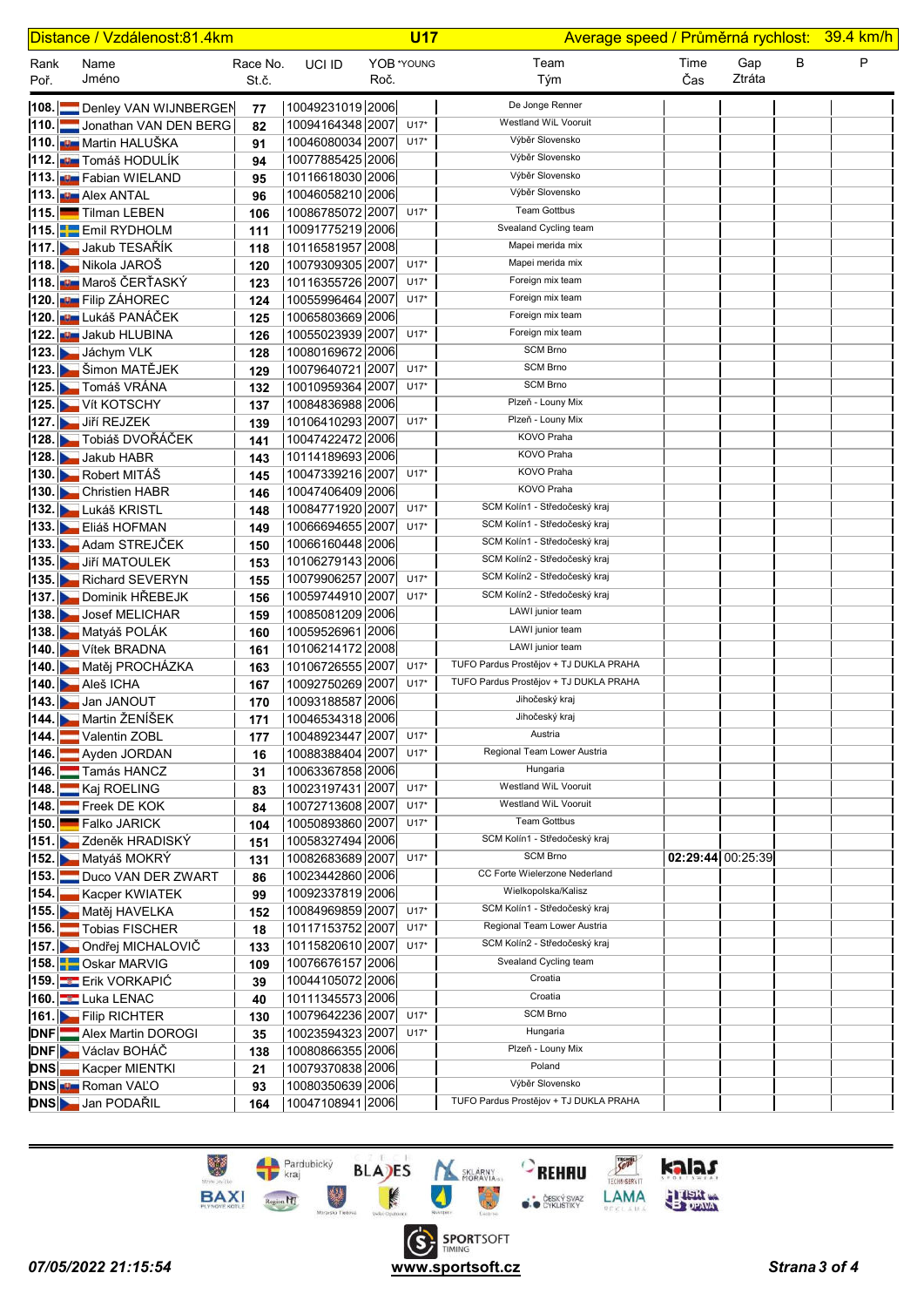#### Communique:

Riders in crash, which leave the race in the ambulance: 35,138

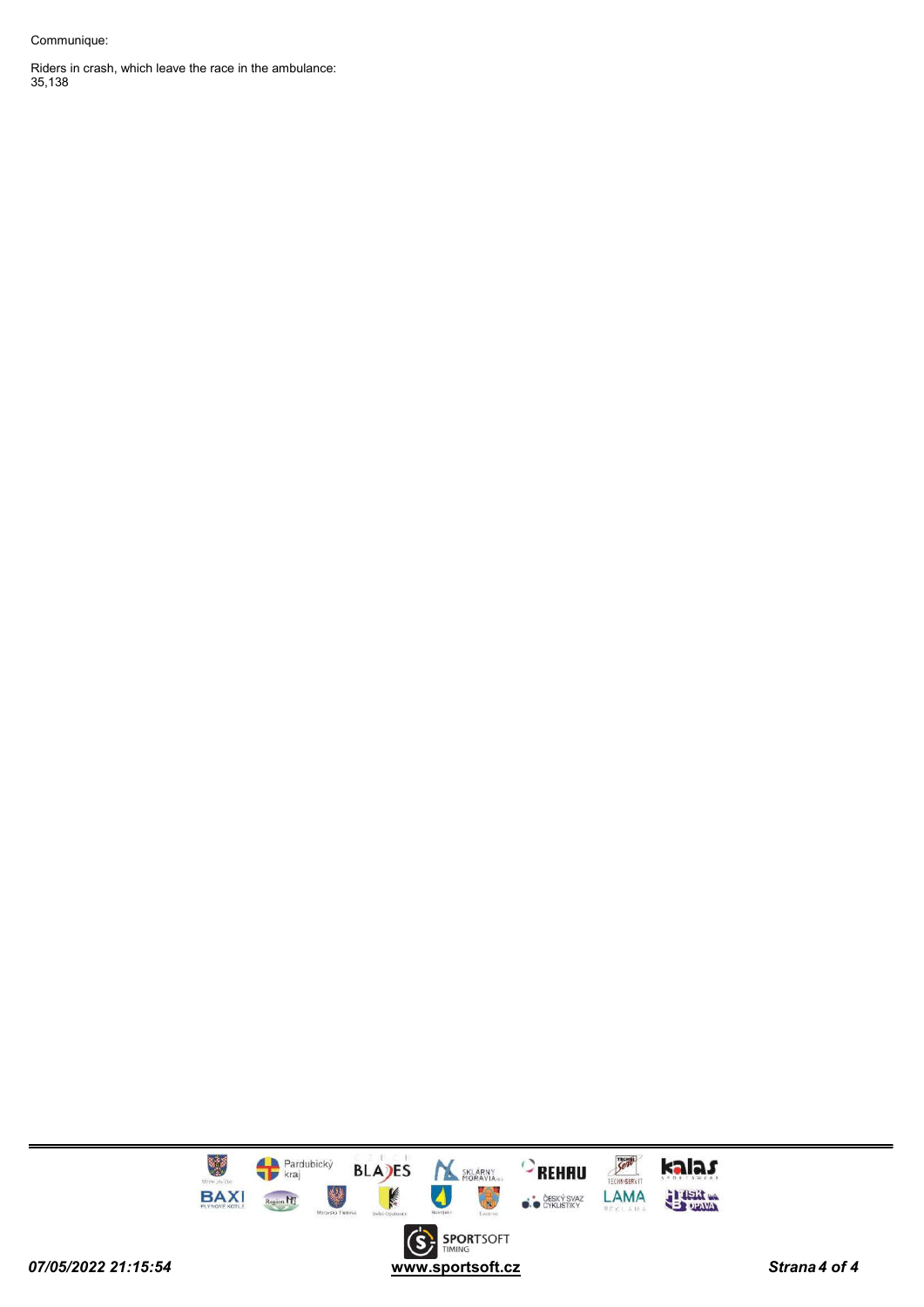

# POINTS CLASSIFICATION / BODOVACÍ SOUTĚŽ Stage 4 / Etapa č.4

#### Place / Místo: Jevíčko, Czech Republic Date / Datum: 07/05/2022

| <b>SPRINT1</b> |  |                       |                   |                  |                    |                               |                |          |  |  |
|----------------|--|-----------------------|-------------------|------------------|--------------------|-------------------------------|----------------|----------|--|--|
| Rank<br>Poř.   |  | Name<br>Jméno         | Race No.<br>St.č. | UCI ID           | <b>YOB</b><br>Roč. | Team                          | Points<br>Body | B        |  |  |
|                |  | Jasper SCHOOFS        | 46                | 10065139120 2006 |                    | Acrog-Tormans -Balen BC       | 6              | 00:00:03 |  |  |
| 2              |  | Paul FIETZKE          | 103               | 10048356908 2006 |                    | <b>Team Gottbus</b>           | 4              | 00:00:02 |  |  |
| 3              |  | Noah ANDERSEN         | 50                | 10066138321 2007 |                    | <b>Isorex Cycling Team</b>    | $\mathbf{2}$   | 00:00:01 |  |  |
|                |  |                       |                   |                  |                    | <b>Finish</b>                 |                |          |  |  |
| Rank<br>Poř.   |  | Name<br>Jméno         | Race No.<br>St.č. | UCI ID           | <b>YOB</b><br>Roč. | Team                          | Points<br>Body | В        |  |  |
|                |  | Senna REMIJN          | 48                | 10023072341 2006 |                    | Acroq-Tormans-Balen BC        | 25             | 00:00:10 |  |  |
| 2              |  | Xander SCHELDEMAN     | 49                | 10065143160 2006 |                    | <b>Isorex Cycling Team</b>    | 20             | 00:00:06 |  |  |
| 3              |  | Joeri SCHAPER         | 53                | 10023287458 2006 |                    | <b>Isorex Cycling Team</b>    | 16             | 00:00:04 |  |  |
| 4              |  | Noah ANDERSEN         | 50                | 10066138321 2007 |                    | <b>Isorex Cycling Team</b>    | 13             |          |  |  |
| 5              |  | Jakub HUSÁR           | 11                | 10058953449 2006 |                    | Slovakia                      | 11             |          |  |  |
| 6              |  | Nio VANDEVORST        | 43                | 10092625381 2006 |                    | Acrog- Tormans - Balen BC     | 10             |          |  |  |
| 7              |  | Ksawery ADASZAK       | 24                | 10070382170 2006 |                    | Poland                        | 9              |          |  |  |
| 8              |  | Ko MOLENAAR           | 88                | 10101004969 2006 |                    | CC Forte Wielerzone Nederland | 8              |          |  |  |
| 9              |  | Stan SMIT             | 87                | 10023289175 2006 |                    | CC Forte Wielerzone Nederland | 7              |          |  |  |
| 10             |  | Jakob OMRZEL          | 122               | 10017556475 2006 |                    | Foreign mix team              | 6              |          |  |  |
| 11             |  | Adam BITTMAN          | 140               | 10047380743 2006 |                    | <b>KOVO Praha</b>             | 5              |          |  |  |
| 12             |  | Štěpán ZAHÁLKA        | 119               | 10047402870 2006 |                    | Mapei merida mix              | 4              |          |  |  |
| 13             |  | Dawid LEWANDOWSKI     | 20                | 10085617032 2006 |                    | Poland                        | 3              |          |  |  |
| 14             |  | Sebastian CHRISTIANSE | 64                | 10113229191 2006 |                    | Cykle Klubben Aarhus          | 2              |          |  |  |
| 15             |  | Jurgen ZOMERMAAND     | 89                | 10096557521 2006 |                    | CC Forte Wielerzone Nederland | 1              |          |  |  |

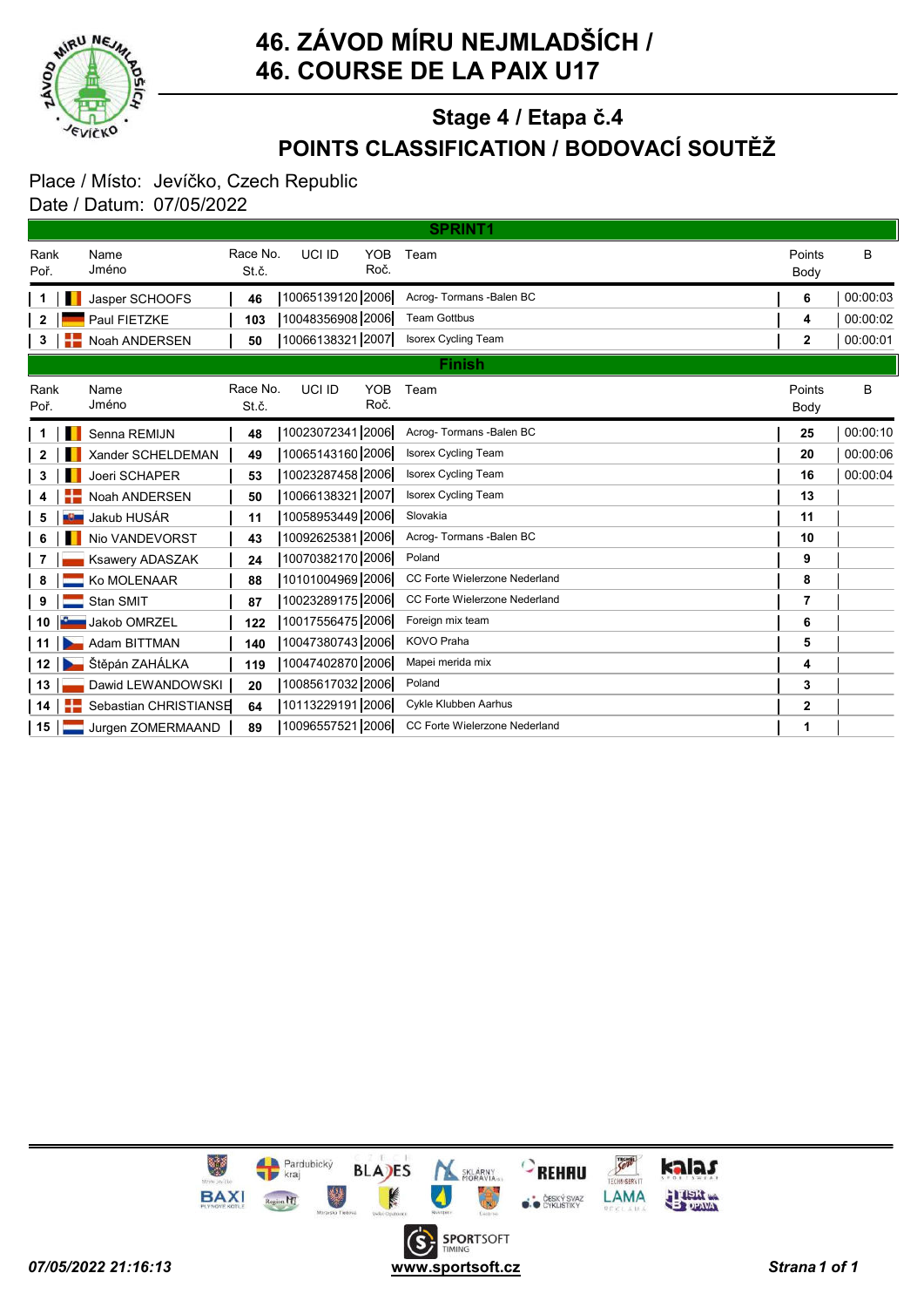

# MOUNTAINS CLASSIFICATION / VRCHAŘSKÁ SOUTĚŽ Stage 4 / Etapa č.4

#### Place / Místo: Jevíčko, Czech Republic Date / Datum: 07/05/2022

|              | <b>KOM1</b> |                       |                   |                  |                    |                            |                |          |  |  |  |
|--------------|-------------|-----------------------|-------------------|------------------|--------------------|----------------------------|----------------|----------|--|--|--|
| Rank<br>Poř. |             | Name<br>Jméno         | Race No.<br>St.č. | UCI ID           | <b>YOB</b><br>Roč. | Team                       | Points<br>Body | B        |  |  |  |
| 1            |             | Joeri SCHAPER         | 53                | 10023287458 2006 |                    | <b>Isorex Cycling Team</b> | 5              |          |  |  |  |
| 2            |             | Noah ANDERSEN         | 50                | 10066138321 2007 |                    | Isorex Cycling Team        | 3              |          |  |  |  |
| 3            |             | <b>U Tomáš DROBNÝ</b> | 92                | 10046081650 2006 |                    | Výběr Slovensko            | 1              |          |  |  |  |
|              |             |                       |                   |                  |                    | <b>KOM2</b>                |                |          |  |  |  |
| Rank<br>Poř. |             | Name<br>Jméno         | Race No.<br>St.č. | UCI ID           | <b>YOB</b><br>Roč. | Team                       | Points<br>Body | B        |  |  |  |
| 1            |             | Senna REMIJN          | 48                | 10023072341 2006 |                    | Acrog- Tormans - Balen BC  | 5              |          |  |  |  |
| $\mathbf{2}$ |             | Noah ANDERSEN         | 50                | 10066138321 2007 |                    | <b>Isorex Cycling Team</b> | 3              |          |  |  |  |
| 3            | ш           | Louic BOUSSEMAERE     | 52                | 10065152456 2006 |                    | <b>Isorex Cycling Team</b> | 1              |          |  |  |  |
|              |             |                       |                   |                  |                    | <b>KOM3</b>                |                |          |  |  |  |
| Rank<br>Poř. |             | Name<br>Jméno         | Race No.<br>St.č. | UCI ID           | <b>YOB</b><br>Roč. | Team                       | Points<br>Body | B        |  |  |  |
| 1            |             | Xander SCHELDEMAN     | 49                | 10065143160 2006 |                    | Isorex Cycling Team        | 5              |          |  |  |  |
| $\mathbf{2}$ |             | Noah ANDERSEN         | 50                | 10066138321 2007 |                    | <b>Isorex Cycling Team</b> | 3              |          |  |  |  |
| 3            |             | Aless DE BOCK         | 51                | 10065147810 2006 |                    | <b>Isorex Cycling Team</b> | 1              |          |  |  |  |
|              |             |                       |                   |                  |                    | <b>KOM4</b>                |                |          |  |  |  |
| Rank<br>Poř. |             | Name<br>Jméno         | Race No.<br>St.č. | UCI ID           | <b>YOB</b><br>Roč. | Team                       | Points<br>Body | B        |  |  |  |
| 1            | ╊           | Noah ANDERSEN         | 50                | 10066138321 2007 |                    | <b>Isorex Cycling Team</b> | 5              |          |  |  |  |
| $\mathbf{2}$ |             | Jasper SCHOOFS        | 46                | 10065139120 2006 |                    | Acrog- Tormans - Balen BC  | 3              |          |  |  |  |
| 3            |             | Paul FIETZKE          | 103               | 10048356908 2006 |                    | <b>Team Gottbus</b>        | 1              |          |  |  |  |
|              |             |                       |                   |                  |                    | <b>KOM5</b>                |                |          |  |  |  |
| Rank<br>Poř. |             | Name<br>Jméno         | Race No.<br>St.č. | UCI ID           | <b>YOB</b><br>Roč. | Team                       | Points<br>Body | B        |  |  |  |
| 1            |             | Noah ANDERSEN         | 50                | 10066138321 2007 |                    | <b>Isorex Cycling Team</b> | 5              |          |  |  |  |
| 2            |             | Jasper SCHOOFS        | 46                | 10065139120 2006 |                    | Acrog-Tormans - Balen BC   | 3              |          |  |  |  |
| 3            |             | Paul FIETZKE          | 103               | 10048356908 2006 |                    | <b>Team Gottbus</b>        | 1              |          |  |  |  |
|              |             |                       |                   |                  |                    | KOM6 - 1.Category          |                |          |  |  |  |
| Rank<br>Poř. |             | Name<br>Jméno         | Race No.<br>St.č. | UCI ID           | <b>YOB</b><br>Roč. | Team                       | Points<br>Body | В        |  |  |  |
| 1            |             | Jasper SCHOOFS        | 46                | 10065139120 2006 |                    | Acrog- Tormans - Balen BC  | $\overline{7}$ | 00:00:02 |  |  |  |
| 2            |             | Marek RIEGER          | 116               | 10047414388 2007 |                    | Mapei merida mix           | 4              |          |  |  |  |
|              |             |                       |                   |                  |                    |                            |                |          |  |  |  |
| 3            |             | Noah ANDERSEN         | 50                | 10066138321 2007 |                    | Isorex Cycling Team        | 2              |          |  |  |  |